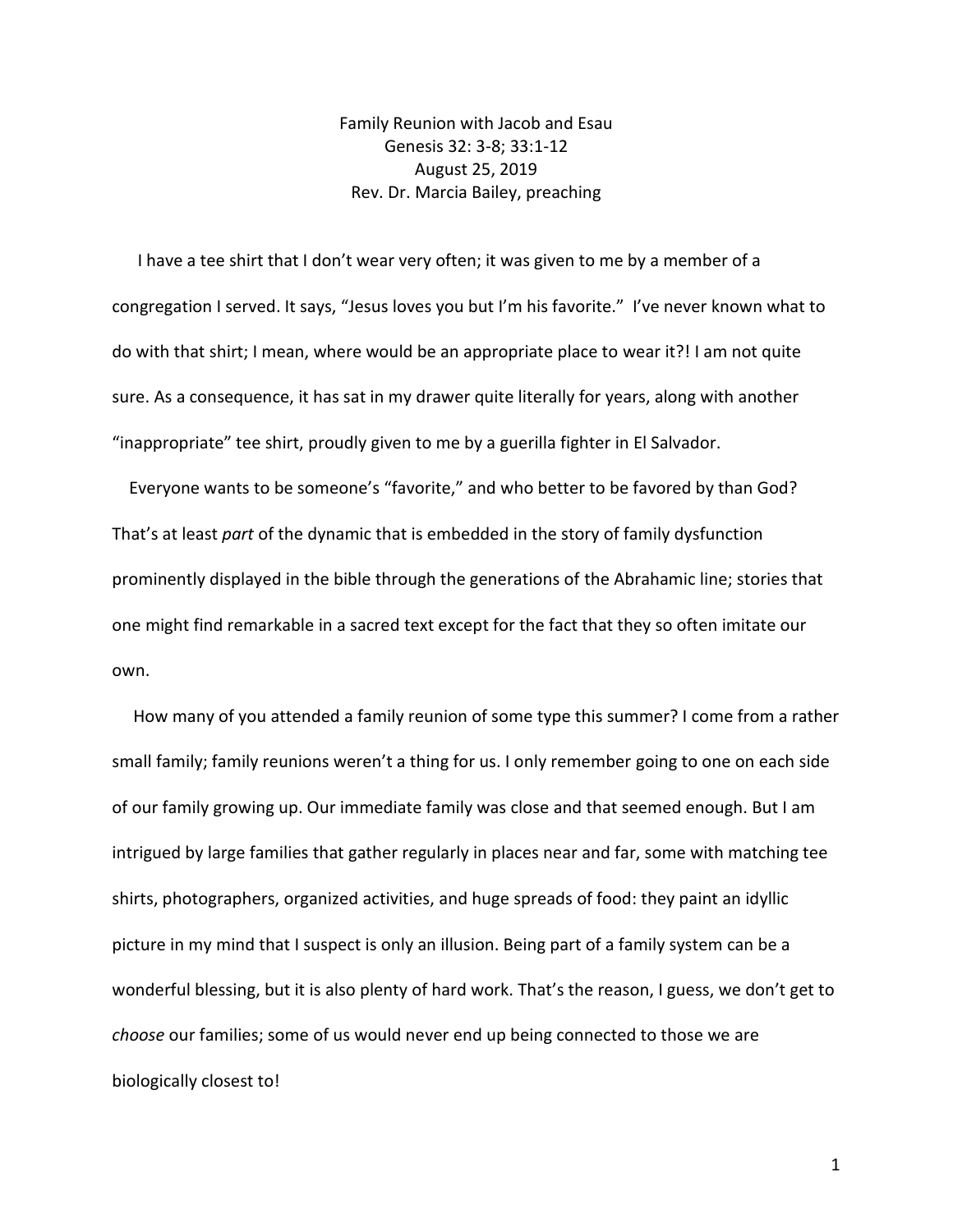That seems to be the case in the family of Isaac and Rebekah. Recall the story: they marry and like their parents before them, they struggle to have children. When they are finally blessed with pregnancy, twins are born, evidently fighting from within the womb, according to the biblical text. Jacob wants to be first, to be in charge, to be loved the most. And he is, by his mother. Esau, the actual elder of the two if only barely, is Dad's favorite. Knowing only that much we can see a set up for family problems.

 Parental favoritism is only part of the dynamic here. Jacob carries on the long tradition of male family member deception: Abraham tried to fool the king by presenting Sarah as his sister rather than his wife. This deception gets tried again in subsequent generations, none any more successful than the one before. Jacob, known as the "trickster" because he cheats his brother out of his birthright, also learns from the craftiness of his mother, who colludes with him to alter his identity to confuse his father. I suppose neither Isaac nor Esau are innocent in this wild drama, each ignoring or minimizing their own influence in the foursome to bring about justice and right relationship. No wonder after their parents die, Jacob finds himself on the run from Esau (after also deceiving his uncle Laban, and favoring Rachel over Leah), certain that his brother's only interest is revenge. It's a tale of lies and favoritism and selfishness and power grabbing. It's a story of desire and fear and brokenness and envy. But it's real and relatable; it's familiar and familial. Whether it makes you say, "Glad that's not my family" or "Wow! How did they know about us?" it reminds us of how difficult it is to live in right relationship, even and perhaps especially with those who know us best. And it's a story about the graciousness and restorative nature of God, who does not exclude these folks for their humanity but instead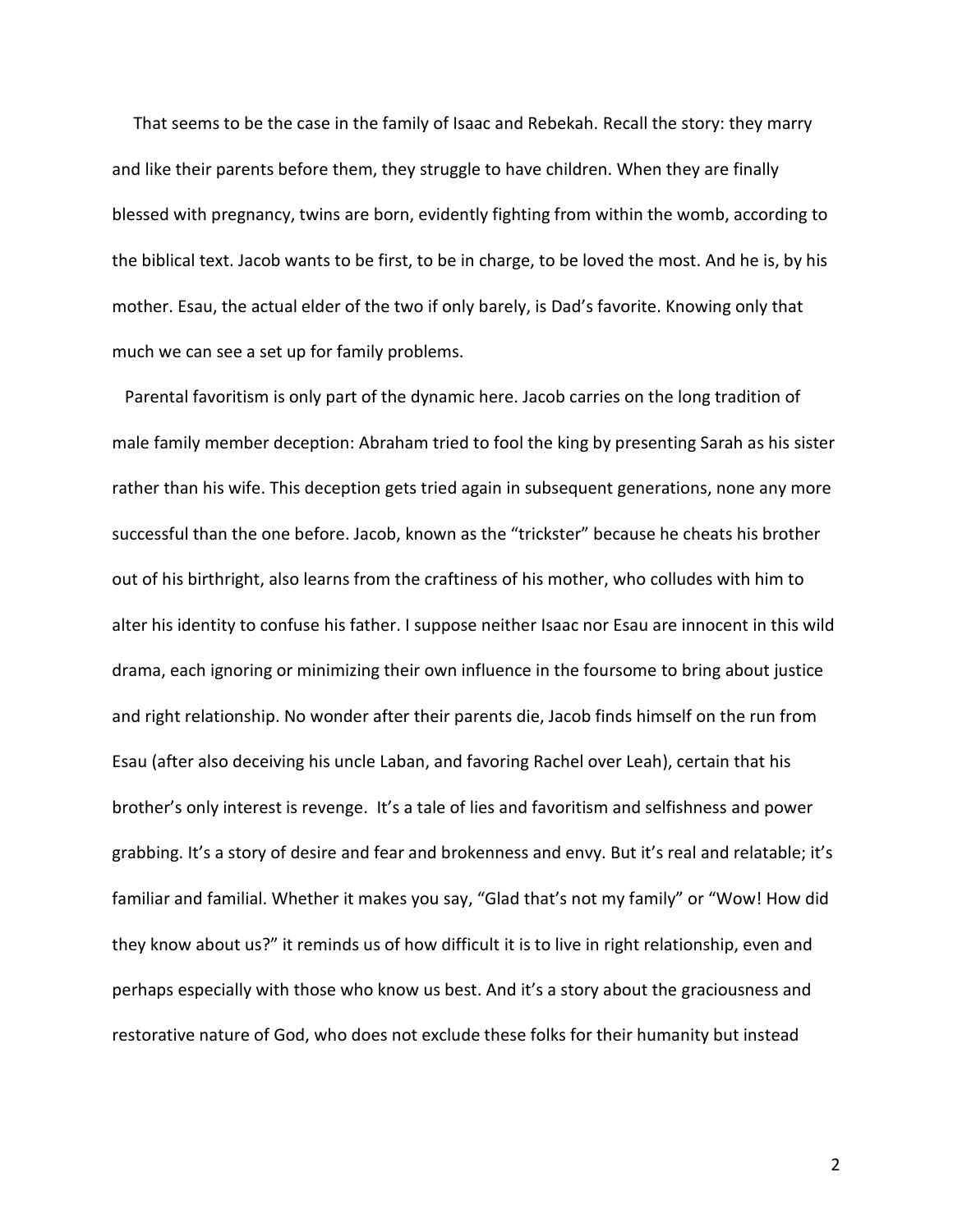wrestles with them and does not let go of the hope of their potential, the possibility that these are the very ones who will bear God's image and live into God's reign.

 Living together is hard! It takes intentional work to be in healthy, life-giving relationships, whether they are with your life partner, your children, siblings, parents or grandparents. Just as I wished for instructions to accompany each child I gave birth to, no one outside our family systems really teaches us how to honor, respect and care for the people in our own household, the ones who leave the toilet seat up or don't empty the dishwasher or just don't seem to be on the same wave length as we are. And yet these are the people we are born to, given to, by accident or design, to grow with, to love, to live with, to be responsible to and for, at least for some significant portion of our lives. Learning how to appreciate our diversity, even within the family unit, working around and with one another, laughing, weeping, struggling, succeeding together shape who and what we become, who and what we value, look for, connect with or disconnect from as we claim our individual place in the world. Jacob and Esau's troubled relationship was just one more in a series of troubled sibling relationships from Cain and Abel to Isaac and Ishmael all the way down to Jesus and his brothers and sisters, about whom we know nothing except that they existed. Family relationships challenge our sense of self and give us more than ample opportunity to embody our faith, all the while we consider the ways and wisdom of the Divine who gave us to each other to begin with.

 And that's the remarkable part in this story, and in our own, isn't it? That God is present here, regardless of how these folks treat one another. God is present in this enduring longing for "the blessing", for the promise of life and prosperity, for the hope of relationship and divine favor. God is present as human brokenness is worked into the story, not excluded from it. The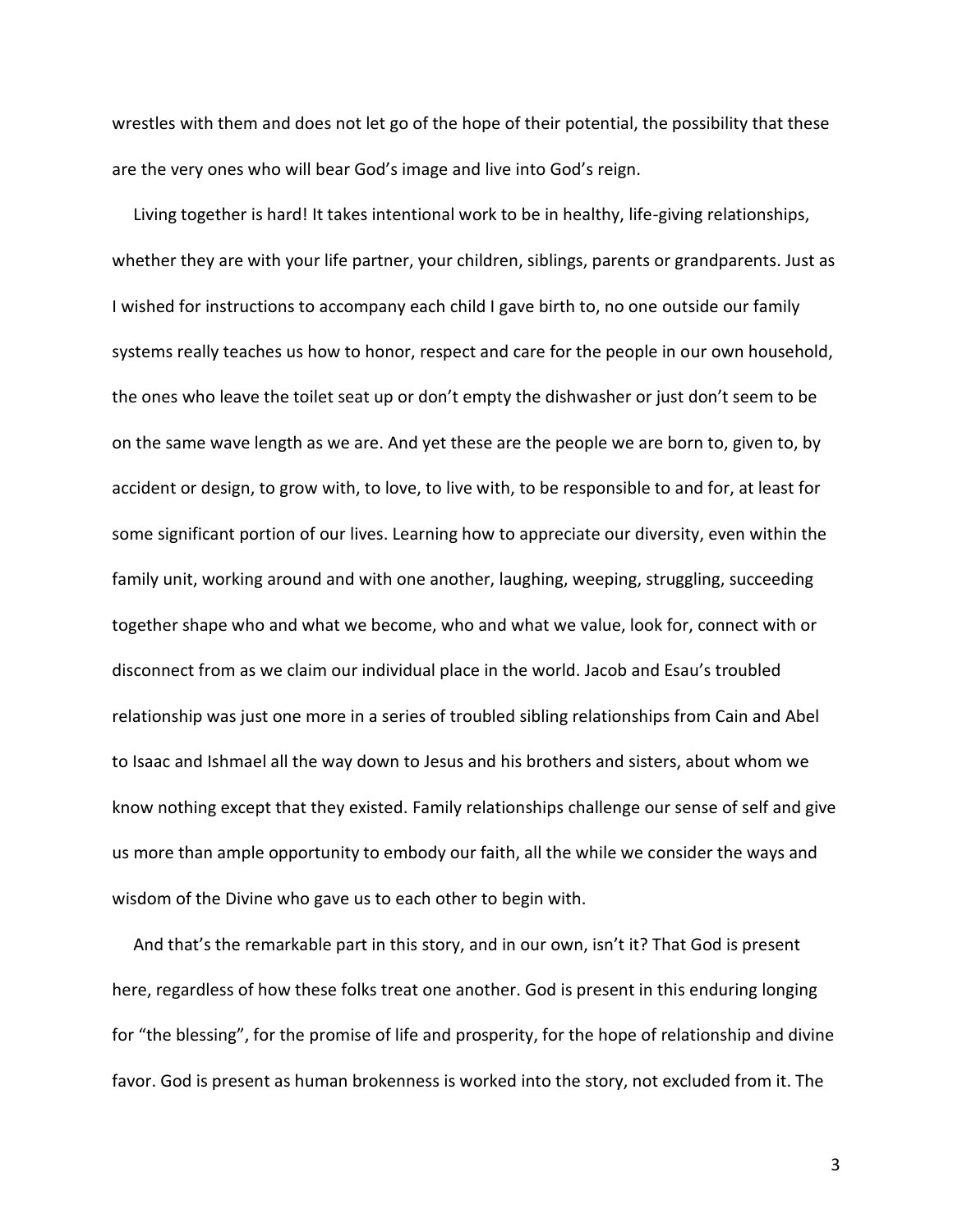fact that these folks looked like a hot mess was not lost on God, but it also did not make God turn away. Before encountering his brother in the text we read this morning, Jacob wrestles with an "angel" he can only understand as God. They struggle in the night but neither lets go of the other; in fact, the skirmish marks Jacob for life—body and spirit, as he turns to confront the brother he has so offended.

 And what about Esau? We don't see his transformative moment, but he comes to meet his brother not with righteous revenge, which might be entirely justified, but in peace. It is only Jacob's guilt that makes him fearful of Esau; so much so that he divides his family lest they all be killed. But Esau isn't there to get even, but to get "right", to restore what neither ever really had: the vision of a healed and honest relationship with each other, brothers by blood but also by faith in a living, loving God.

 So, I don't know what your family dynamic is like. At one time I wondered how it was that my sisters and I all came from the same household. But as we grow older in many ways, we have more in common than we do apart. Perhaps we are coming full circle. Or perhaps we are learning that time passes quickly and there are no guarantees; rather than stand far off from one another, harboring the difficulties and differences of some past life, perhaps there is no time like now to begin to move *toward* those who have hurt us, not because it is in anyway easy, but because it reflects the desire and heart of our merciful, compassionate God.

 Often, it's easier to be "Christian" to those we don't know and to those who don't know us! But an authentic faith invites us to be reconciled with *all* from whom we are estranged, even those who we call family. Jacob met Esau with fear in his heart and Esau embraced him, eager to put away the past and begin again.